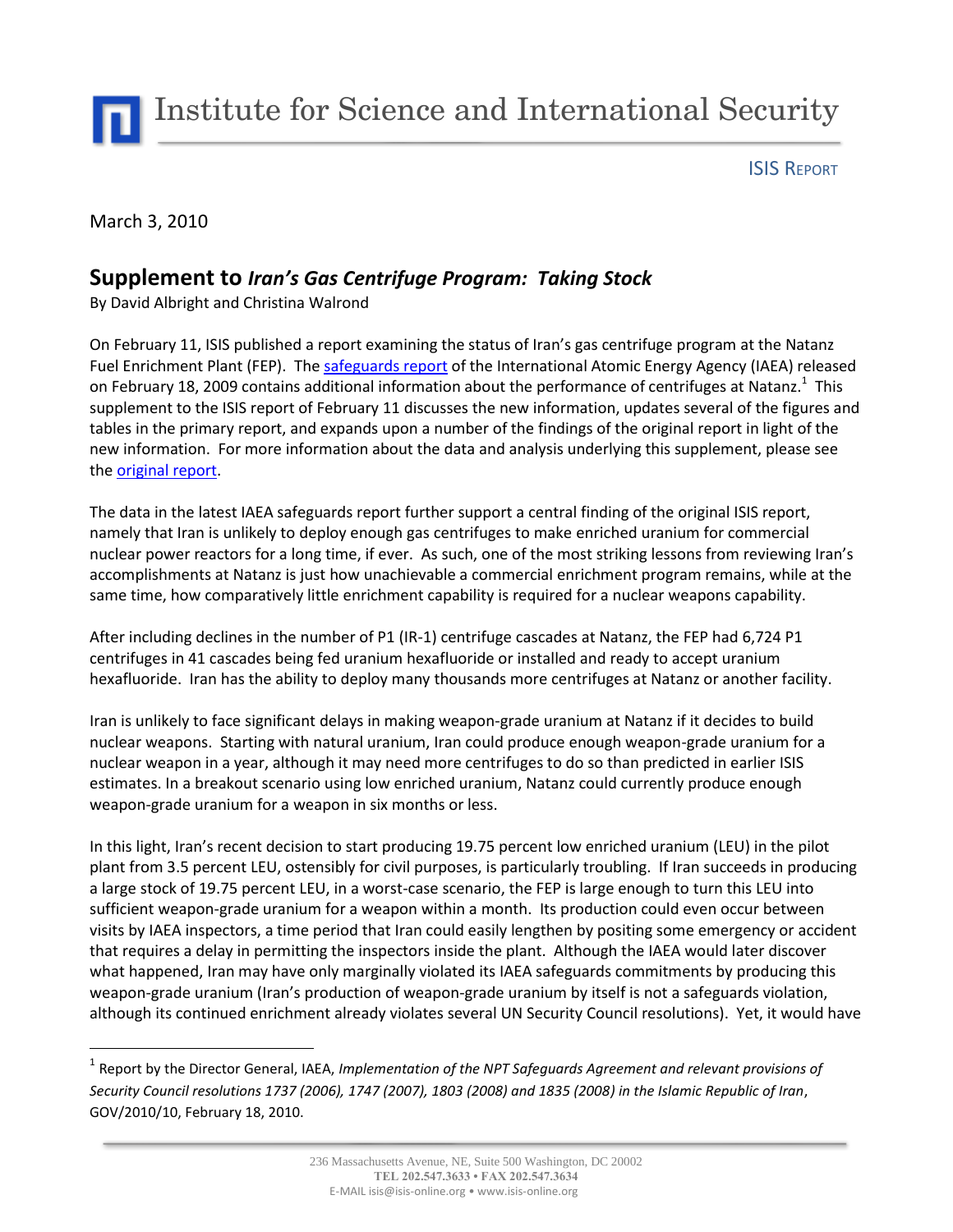successfully used the FEP to secretly emerge with enough nuclear explosive material for a nuclear weapon. This worst-case assessment depends on Iran accumulating sufficient 19.75 percent LEU, an achievement not likely in 2010 but increasing in likelihood in 2011 and 2012. Although the most important goal is achieving a suspension of Iran's gas centrifuge program as called for in multiple IAEA and U.N. Security Council resolutions, it is also vital to improve the safeguards at Natanz and drastically reduce Iran's stocks of LEU.

The original ISIS report concluded that the Fordow enrichment plant is capable of producing enough weapongrade uranium for a weapon under conservative assumptions about the performance of the P1 centrifuges. Information in the recent IAEA report has strengthened this conclusion. This result confirms the Obama administration's estimate that Fordow is large enough to produce enriched uranium for a weapons program. However, the discovery of Fordow eliminates its usefulness in producing weapon-grade uranium in a parallel secret program starting with uranium hexafluoride made outside of safeguards. Its potential role in a breakout strategy using 3.5 percent LEU is also diminished, since Iran is likely to want a secret site if it pursues nuclear weapons.

A major unknown is how much dedicated enrichment capacity Iran has established in secret outside Natanz and Fordow. Available, albeit limited, evidence about clandestine activities, the discovery of the incomplete Fordow site, and the struggles Iran is encountering with cascades at Natanz would suggest that Iran has not completed a centrifuge facility operating with a nuclear-weapons significant number of P1 centrifuges. However, it may well be building one now. Thus, in 2010 Iran may be limited in its ability to produce weapongrade uranium outside of the Natanz site, either in a breakout mode using its existing stock of LEU or in a parallel effort starting with natural uranium.

#### **Number of Centrifuges at the Fuel Enrichment Plant**

The number of centrifuges installed and being fed with uranium hexafluoride decreased in the last few months to a total of 6,724 centrifuges. As of January 29, 2010, the number of centrifuges being fed uranium hexafluoride fell to 3,772 P1 centrifuges from 3,936, a decrease of one cascade, or from 18 to 17 cascades. In addition, a total of 2,952 P1 centrifuges were under vacuum or installed and thus ready to accept uranium hexafluoride. Figure 1 summarizes the number of centrifuges at the FEP since 2007.

In a new development reported in the IAEA safeguards report, Iran disconnected a number of centrifuges in 11 cascades in the A26 module. (These 1,804 centrifuges are not included in the total above.) This module is the one that experienced decreases in the number of cascades being fed uranium hexafluoride in 2009. In addition, centrifuges in two cascades in the A28 module, which had not yet been fed any uranium hexafluoride, were removed or were in the process of being removed.

The IAEA report is silent on the reason for these decisions; and Iran is not obliged to explain its rationale to the IAEA. But this action could imply that these cascades did experience significant problems, as discussed in the original ISIS report. Alternatively, Iran could be in the process of moving at least some of these centrifuges elsewhere.

The IAEA report implies, and senior officials close to the IAEA reiterate, that Iran does not appear currently focused on increasing the total number of centrifuges at the FEP. It may be dealing with unexpected problems in its cascades or shifting its priority to finishing the Fordow facility and other unknown enrichment sites.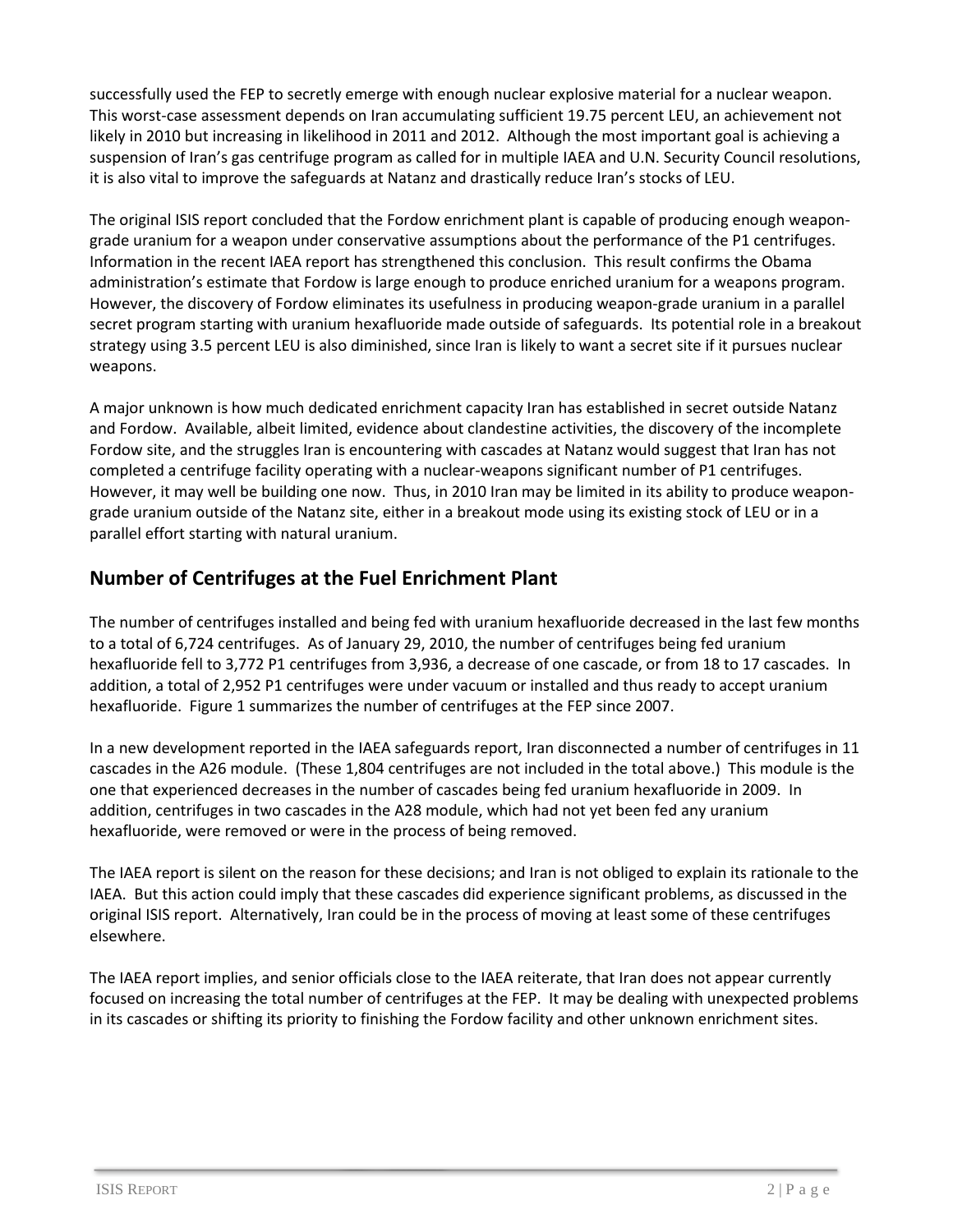## **LEU Output**

In the most recent reporting period, Iran estimated a greater output of LEU. From November 23, 2009 to January 29, 2010, Iran's production of LEU increased to an average rate of 117 kilograms of LEU hexafluoride per month from 86 kilograms per month in the previous reporting period – despite one fewer cascade enriching (see figure 2). In total, during this recent period, Iran estimated it produced a total of 257 kilograms of LEU hexafluoride, bringing its total LEU stock to 2,065 kilograms.<sup>2</sup>

This LEU is in the product tanks or in cold traps associated with those product tanks, but it does not include the amount of slightly enriched uranium in dump tanks, which are on the product side of the cascades and receive material not desired in the product tanks, as described in the February ISIS report. This quantity includes about 1,000 kilograms of slightly enriched uranium (one percent or slightly higher). It is mostly recoverable and available for further enrichment.

The recent period witnessed an increase in the average amount of uranium hexafluoride introduced into the cascades. Figure 3 plots the historical average amount of feed entering the cascades.

Figure 4 compares the monthly average amount of feed and LEU to the midpoint of the number of cascades operating in the reporting period. As can be seen, the feed and the LEU output are in line and increasing, which implies better performance during the most recent period.

Figure 5 shows the average estimated annualized separative capacity during the recent reporting period compared to earlier reporting. Based on the Iranian LEU estimate, the annualized separative capacity has reached about 3,400 swu per year, compared to about 2,500 swu per year during earlier periods. Assuming all 3,772 P1 centrifuges are operating, then each machine is achieving an average of 0.9 swu per year (see also table 1). As noted in the original report, this average value is likely an underestimate because some of these centrifuges are not operating. The average in the last reporting period was about 0.6 swu per year per P1 centrifuge. This increase demonstrates that the average separative capacity of centrifuges in the FEP is not fixed and can be expected to improve as Iran gains more experience in cascade operations.

The FEP appears to be operating better than in 2009. If the Iranian LEU estimate is accurate, Iran seems to have managed to reach a new high in average LEU production. But an increase in LEU output in only one reporting period does not necessarily mean that FEP's enrichment performance has significantly improved, particularly with so many centrifuges being inexplicably disconnected at the FEP. Data from future reporting periods will ultimately settle this question.

### **A New Scenario: Secret Weapon-Grade Uranium Production at FEP**

Iran could use the cascades at the FEP to produce weapon-grade uranium by step-wise increasing the enrichment level to weapon-grade uranium, as described [here.](http://www.armscontrol.org/act/2009_12/AlbrightShire) Thus, if Iran wants to produce weapon-grade uranium, it would have an interest in producing 19.75 percent LEU from 3.5 percent LEU, which is the second of four steps to weapon-grade. The next two steps would go from 19.75 to 60 percent enriched, followed by

 $\overline{a}$ 

 $2^2$  For the period November 23, 2009 to January 29, 2010, the IAEA measured the mass of LEU in feed and product cylinders. For this period, the amount fed into the cascades was 2,516 kilograms and the product cylinders held 159 kilograms of LEU hexafluoride. This LEU measurement is expected to be lower than the Iranian estimate of 257 kilograms LEU hexafluoride because the IAEA measurement does not include LEU in cold traps, which had been emptied as part of the November 2009 physical inventory verification and would be refilled as enrichment restarted. The difference of 98 kilograms between the Iranian total production estimate and the amount measured in the product cylinder is consistent with this explanation but appears on the high side of expectations based on similar data in 2009.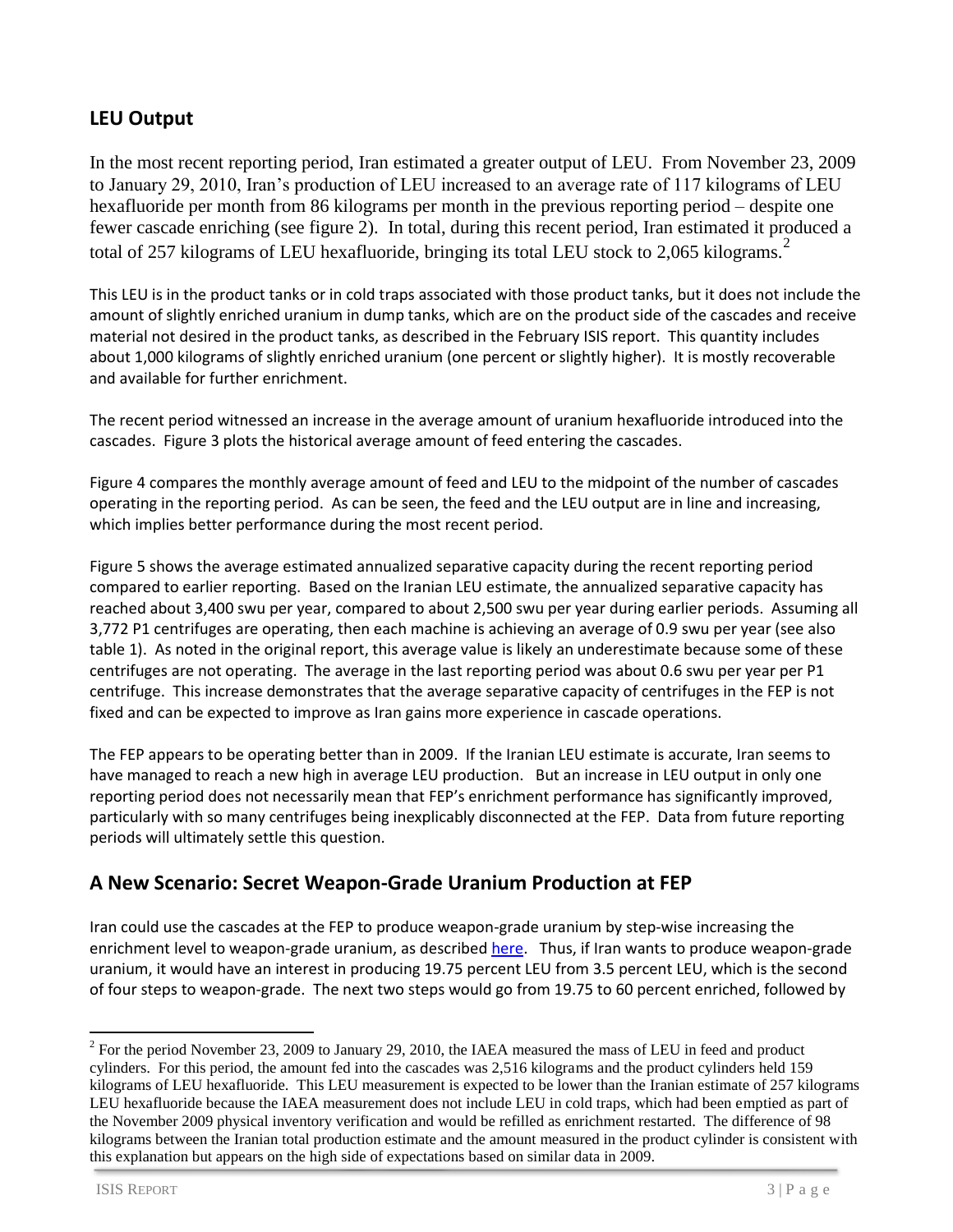one from 60 to 90 percent enriched, where 90 percent enriched is weapon-grade uranium. Each step requires significantly less enrichment effort or time to complete the step. For example, once Iran has reached 19.75 percent LEU, it is 90 percent of the way in terms of enrichment output (separative work) to weapon-grade uranium.

If Iran started with natural uranium and used all 3,772 centrifuges operating at the level of 3,400 swu per year, it could make about 22 kilograms of weapon-grade uranium a year, assuming a tails assay of 0.5 percent. If 3.5 percent LEU were used, these centrifuges could make 105-130 kilograms of weapon-grade uranium per year, where the tails assays are taken as 1.0 and 1.7 percent, respectively.<sup>3</sup> If 19.75 percent LEU were used as feed, these centrifuges could produce 350-680 kilograms of weapon-grade uranium per year, where the tails assays are 1 and 10 percent, respectively.

The over-riding constraint on the last two estimates is the availability of feed material. As can be seen above, the choice of a higher tails assay can significantly increase the rate of weapon-grade uranium production, but that increase comes at the cost of the need for significantly more feed material. Iran does not have enough LEU to maintain these rates. Iran currently possesses slightly more than 2,000 kilograms of 3.5 percent LEU and only hundreds of grams of 19.75 percent LEU. The former is sufficient to make enough weapon-grade uranium for one to two nuclear weapons under the above scenarios. But these calculations show how fast Iran could produce enough weapon-grade for one nuclear weapon if it accumulates sufficient LEU stocks several months with 3.5 percent LEU versus a month or less with 19.75 percent LEU.

**These last calculations show just how close Iran would be to having enough weapon-grade uranium for a weapon if it develops a significant stock of 19.75 percent material.** Iran could make this weapon-grade uranium from this material at Natanz in-between visits by IAEA inspectors, who are not continuously at the Natanz site. It could also rapidly remove this weapon-grade uranium to protect it from military strikes.

**These calculations currently involve a worst-case scenario.** They assume Iran has enough 19.75 percent LEU and has minimized the time to modify its centrifuge operations and start making weapon-grade uranium. This situation becomes more realistic as Iran improves and expands its capabilities and increases its stock of LEU. In approximately one to two years, Iran would have a greater chance of successfully carrying out this strategy of rapidly producing weapon-grade uranium from 19.75 percent LEU at Natanz.

This strategy is different from a traditional breakout strategy, where Iran removes the LEU from safeguards and moves it to a secret site for further enrichment. In that case, it may use fewer centrifuges, say 500-1,000 P1 centrifuges, and produce the material in less than six months. The longer time frame of six months in the case of 19.75 percent LEU feed assumes that Iran would have produced less of this LEU and would therefore be forced to use a relatively low tails assay to conserve material and additionally would encounter reliability or performance problems in its centrifuges. A disadvantage of this approach is that Iran would have to reveal its intentions to build nuclear weapons before it has weapon-grade uranium, since the IAEA would see the diversion of the LEU. An advantage is that the production of weapon-grade uranium would occur at a site Iran works to conceal from military strikes, whether through aerial bombardment or commando ground strikes. As mentioned in [a previous ISIS report,](http://isis-online.org/isis-reports/detail/irans-recent-statements-about-production-of-fuel-for-the-tehran-research-re/) building and maintaining the secrecy of a 500-1000 centrifuge plant would be relatively easier than doing the same for a 3,000 centrifuge plant, like Fordow. In addition, this clandestine site could continue to produce weapon-grade uranium for additional nuclear weapons. Thus, if Iran seeks a nuclear weapons arsenal, it would likely want secret centrifuge sites in any case. But it might want to invoke a strategy of rapidly producing weapon-grade uranium at Natanz, or for that matter at Fordow, while maintaining safeguards as long as possible in order to maximize speed and reduce the effectiveness of any military strikes.

 $\ddot{\phantom{a}}$ 

<sup>&</sup>lt;sup>3</sup> The higher tails assay in the text is an estimate. It is the tails assay encountered in a cascade producing 20 percent enriched uranium from a feed of 3.5 percent LEU that was originally designed to make 3.5 percent enriched uranium with a tails assay of 0.4 percent. The tails assay of 1.7 percent maintains the original ratio of feed to product equal to ten.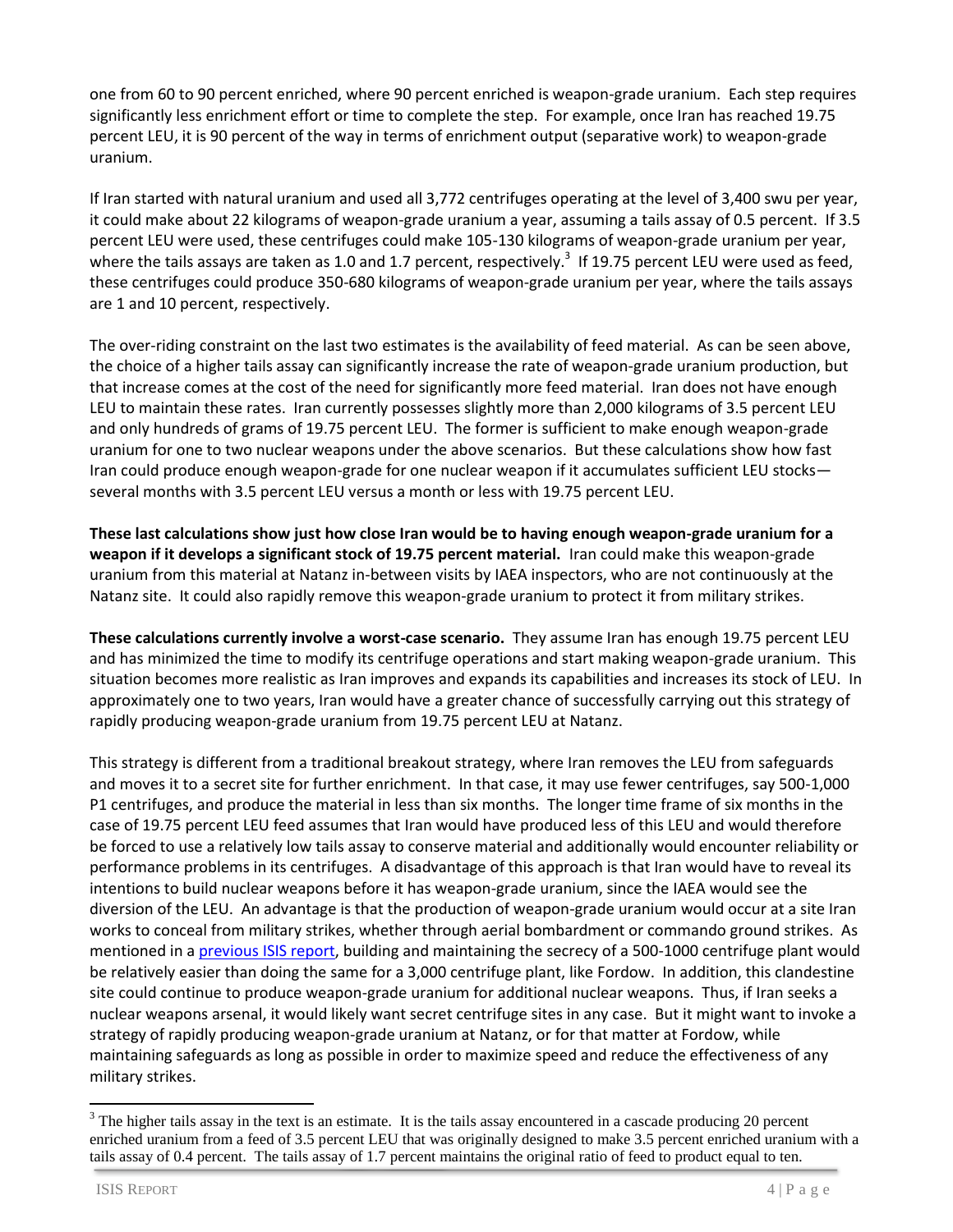### **2009 PIV: Iranian LEU Estimates Accurate in 2009**

In its most recent safeguards report, the IAEA released part of its results gathered in its 2009 Physical Inventory Verification (PIV) at the FEP (see Table 2). By subtracting the values from the 2008 PIV, the result is the amount of material added in the period from November 23, 2009 to January 29, 2010. Small amounts of LEU may have been sent elsewhere, but these quantities are ignored here.

From November 23, 2008 to November 22, 2009, Iran produced approximately 969 kilograms of 3.5 percent enriched uranium (see table 3). This is higher than a comparable Iranian LEU estimate, namely 924 kilograms of LEU for roughly the same period. The two values are close, differing by 45 kilograms or less than 5 percent of the total. However, Table 2 shows that the time periods do not exactly overlap, with the PIV period being about two weeks longer than the period for the Iranian estimates. During this two-week period, the Iranian LEU value would likely have increased by about 40 kilograms, based on earlier LEU production of about 85 kilograms per month (see Figure 2). Nonetheless, the difference between the two values is relatively small, even if one ignores the additional LEU produced during this two-week period. As a result, ISIS did not correct the values in the other tables and figures for the periods covered by the 2009 PIV, as ISIS did for 2008 values. In that year, the difference was significantly larger due to an error in the Iranian calculations of LEU production.

Some may claim incorrectly that the most accurate estimate of LEU production is the IAEA measurement of the amount of LEU off-loaded into product cylinders, or 814 kg (see table 2). The IAEA takes these measurement in-between PIVs. The measurements do not include the LEU in the cold traps. Despite being underestimates of total LEU production, these measurements help the IAEA achieve their safeguards objectives at the FEP. The 2009 PIV measurement for the LEU is 155 kilograms greater than the combined IAEA measurements of the amount of LEU off-loaded into product cylinders. The periods again do not overlap, so the difference would be less if the periods were identical. In 2009, the PIV shows that the Iranian estimates of LEU production were more accurate than the IAEA measurements of LEU off-loaded into cylinders.

It is worth noting that the amount of natural uranium, or feed, measured in between the PIVs is accurate because it represents all the uranium introduced into the centrifuge modules.

#### **Observations and Additional Findings**

Iran's centrifuge program is still in development. It is unrealistic to expect its program to remain static – an enrichment program is intrinsically based on improving the separative capacity of its centrifuges. In the most recent reporting period, the FEP has fewer centrifuges being fed uranium hexafluoride but is producing more LEU in these fewer cascades. The overall separative capacity of the centrifuges being fed uranium hexafluoride has increased.

The IAEA does not know why Iran is disconnecting centrifuges in the A26 module. Is it fixing or renovating them, or is it moving them to another site? The same is true for cascades in the A28 module.

Iran is likely to continue concentrating on improving its LEU output at Natanz, developing more advanced centrifuges, building the Fordow enrichment plant, and constructing additional enrichment plants.

Iran is expected to continue seeking equipment, materials, and technology abroad for its centrifuge effort. Disrupting these efforts through increased vigilance on stopping illicit trade of dual-use goods can delay its centrifuge program and prevent the transfer of knowledge that could help Iran solve its problems in building and deploying not only the P1 centrifuge but more advanced ones as well.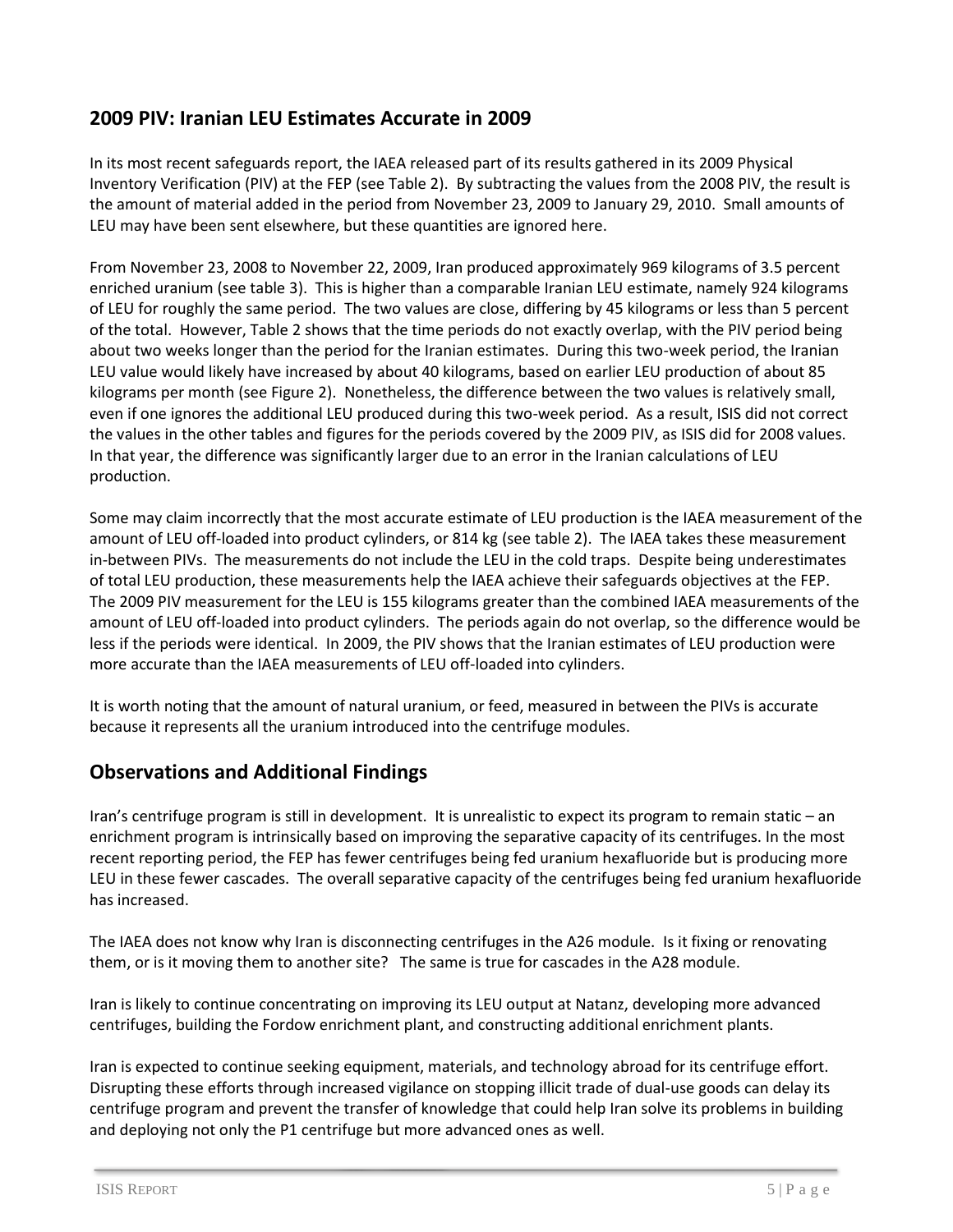In the end, Iran is capable of solving its immediate centrifuge problems either by improving the output of the P1 centrifuge or building more of them, or both. In the medium term, it can also deploy more advanced centrifuges. But as long as Iran is under international sanctions, it is likely to face problems in expanding its centrifuge operations to provide sufficient LEU to fuel a commercial nuclear power reactor.

Iran's goal of a large domestic enrichment capability is driven in part by a fear of foreign suppliers cutting off LEU fuel for its nuclear power reactors. However, these very sanctions, worsened by Iran's lack of cooperation with the IAEA, are making it impossible for Iran to create that enrichment capability. While it struggles with its commercial goals, Iran is strengthening an enrichment capability able to produce weapon-grade uranium for nuclear weapons. The number of ways it can do so is also increasing. If Iran develops a stock of 19.75 percent LEU, it could even use Natanz's FEP to quickly produce weapon-grade uranium before the international community could respond. Unless IAEA safeguards inspectors are stationed at the FEP far more frequently, the international community may not learn about the weapon-grade uranium production until it already had left the site.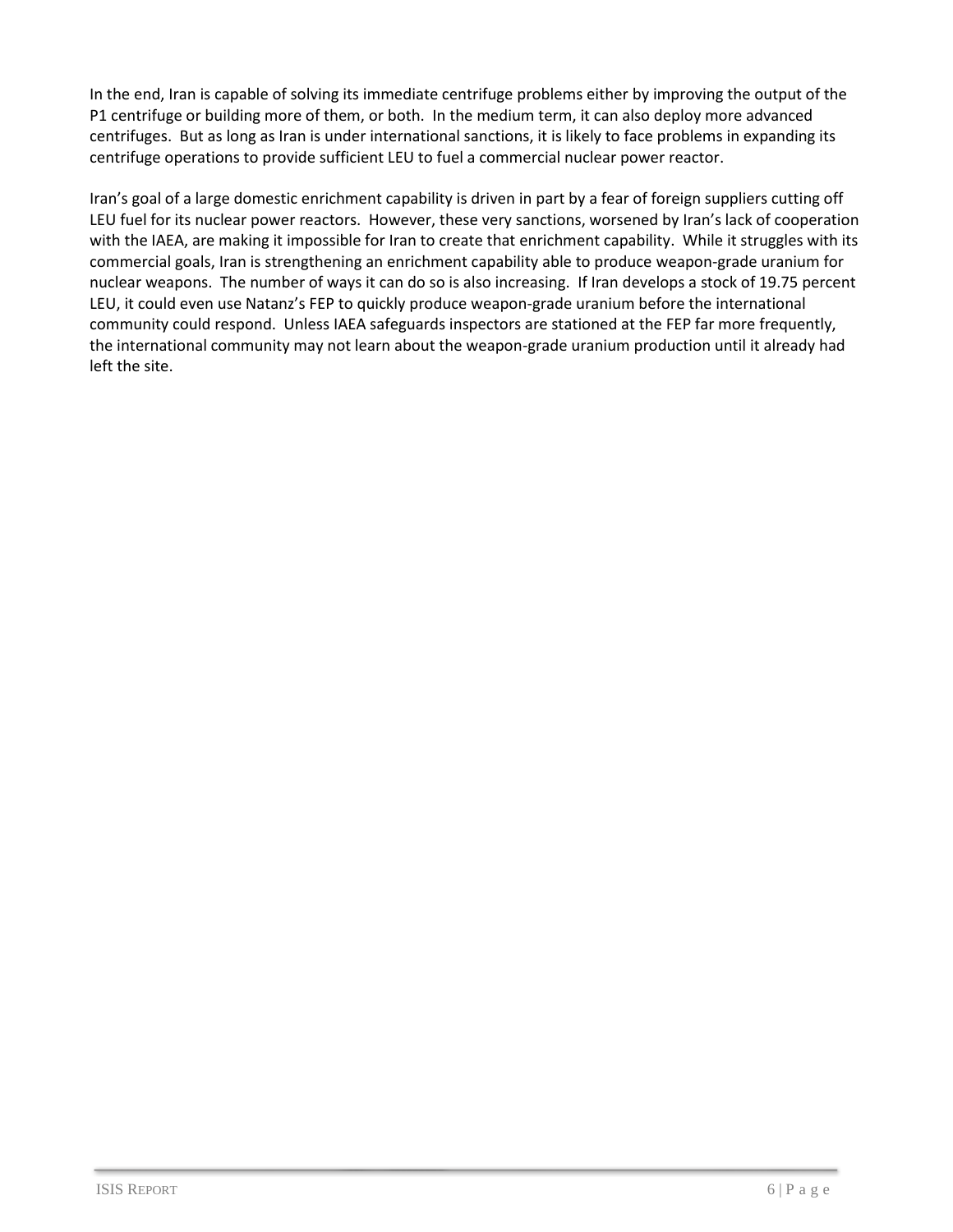# **Table 1 Minimal Average Separative Capacity of a P1 Centrifuge at FEP (kg U swu/year-centrifuge)**

| Period                   | <b>Start of Period</b> | End of Period |
|--------------------------|------------------------|---------------|
| 12/13/2007 -- 05/06/2008 | 0.472                  | 0.425         |
| 05/07/2008 -- 08/30/2008 | 0.798                  | 0.694         |
| 08/31/2008 -- 11/07/2008 | 0.691                  | 0.691         |
| 11/08/2008 -- 01/31/2009 | 0.545                  | 0.522         |
| 02/01/2009 -- 05/31/2009 | 0.617                  | 0.493         |
| 06/01/2009 -- 07/31/2009 | 0.506                  | 0.542         |
| 08/01/2009 -- 10/30/2009 | 0.552                  | 0.644         |
| 11/23/2009 -- 01/29/2010 | 0.878                  | 0.917         |

## **Table 2: Aggregate Values of 2009 Physical Inventory Verification (November 22, 2009)**

|            | <b>Released by IAEA</b><br>(kg UF <sub>6</sub> ; % U 235) | <b>Preliminary Estimated Values</b>                                                                      |
|------------|-----------------------------------------------------------|----------------------------------------------------------------------------------------------------------|
| Feed       | 21,140 (0.71%)                                            |                                                                                                          |
| Product    | 1808 (3.47%)                                              |                                                                                                          |
| Tails      | not provided                                              | 17,300 kg,<br>16,000 kg, resulting from product, 0.4% tails<br>1,300 kg, resulting from dump, 0.4% tails |
| Dump       | not provided                                              | 1,000 kg (1% U 235 or slightly above); and<br>About 500 kg (1% U 235 or less)                            |
| Difference | not provided                                              | <500 kg.                                                                                                 |

Note: The mass balances of uranium and uranium 235 are only approximate, because of uncertainties in the estimates, particularly the tails.

# **Table 3 Comparison of 2009 PIV Values, Iranian LEU Estimates, and IAEA Load-Cell Estimates of LEU**

| 2009 PIV LEU result (with cold traps emptied)<br>(Nov. 18, 2008-Nov. 22, 2009)     | 969 kg |
|------------------------------------------------------------------------------------|--------|
| Iranian LEU estimate<br>(Nov. 8, 2008-Oct. 30, 2009)                               | 924 kg |
| IAEA Load-cell measurement of LEU in cylinders<br>(Nov. 18, 2008-October 30, 2009) | 814 kg |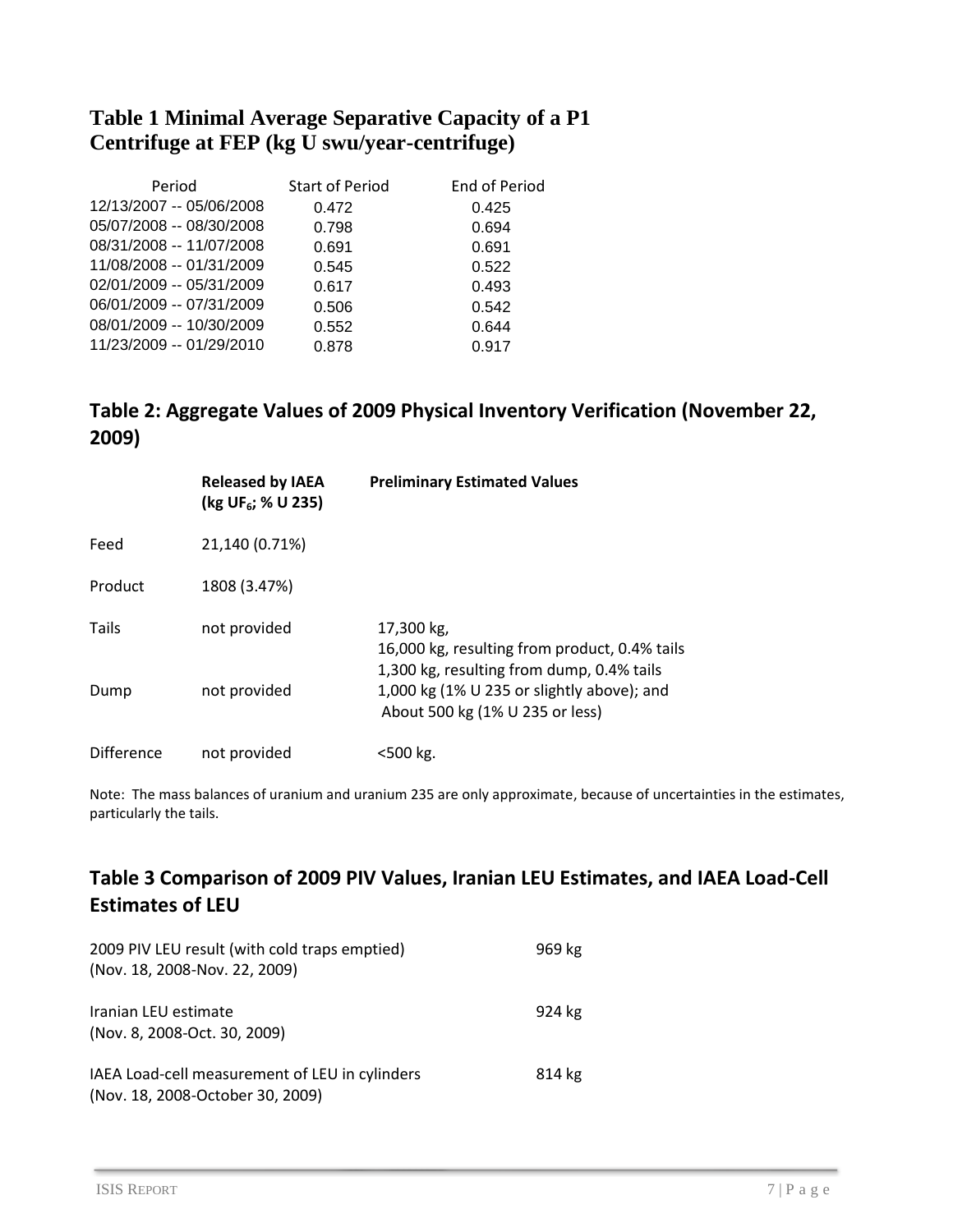



**Figure 2: Monthly average LEU production at Natanz Fuel Enrichment Plant during each IAEA reporting period, bar at midpoint of reporting period**



**Figure 3: Average monthly rate of introducing natural uranium hexafluoride into Natanz Fuel Enrichment Plant during each IAEA reporting period, bar at mid-point of reporting period**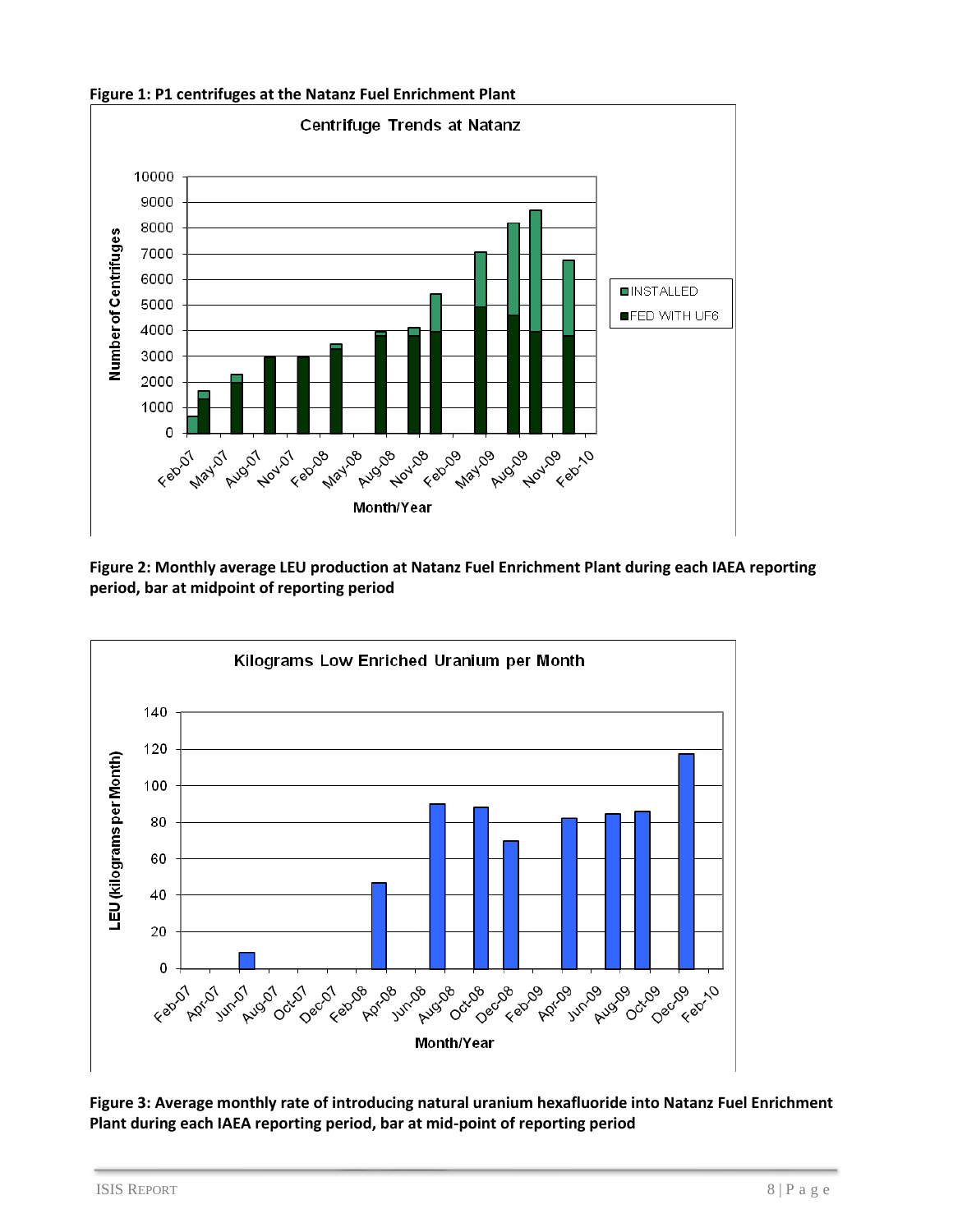

**Figure 4: Comparison of Feed, LEU Product, and midpoint of number of cascades in each IAEA reporting period, point at midpoint of reporting period**



**Figure 5: Anualized separative capacity in the Natanz Fuel Enrichment Plant during each IAEA reporting period, excluding slightly enriched uranium in the dump tanks, bar at midpoint of reporting period**